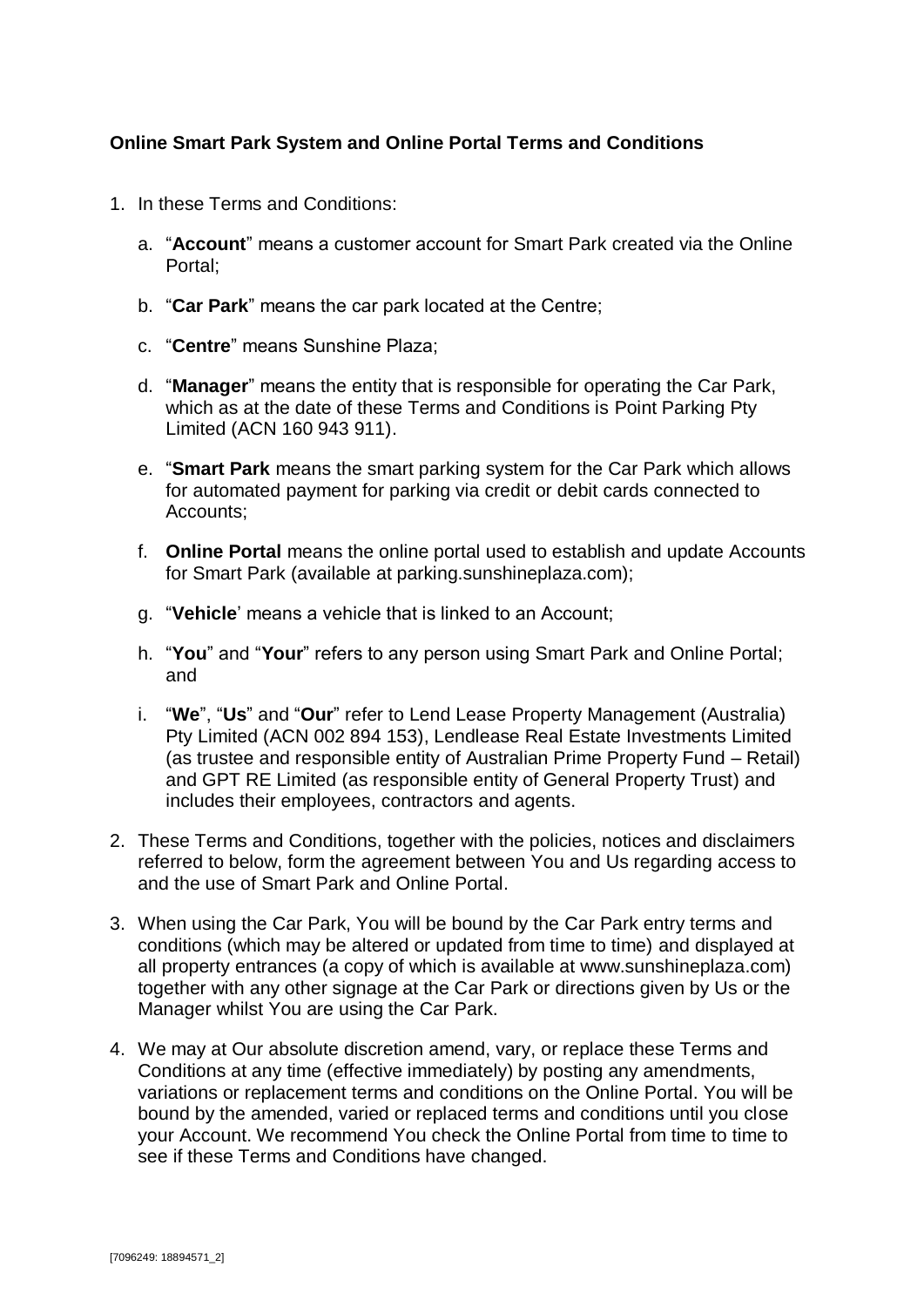## **Registering an account**

- 5. To use Our online Smart Park system, You must create an Account via Our Online Portal. By creating an Account, you accept these Terms and Conditions.
- 6. We may, in Our absolute discretion, reject, suspend or cancel an Account. We may also change the Account requirements from time to time in Our discretion.
- 7. Without limiting the above, if:
	- a. You do not comply with these Terms and Conditions or if We have reasonable grounds to believe that You are likely to breach them; or
	- b. You give false, inaccurate or misleading information to Us,

We may suspend or terminate Your access to Smart Park and Online Portal or any part or feature of it.

- 8. If You wish to be recognised as a staff parker, then You must check the 'I am a Retailer' option when using the Online Portal which will require You to provide the store name, store manager and your employment type. Once your employment information has been verified by Us your account will be updated.
- 9. We will collect personal information when creating an Account. The types of information We may collect include Your name, address, phone number, email address, Vehicle registration and license place information and credit or debit card details, and any other personal information You provide to Us through the Online Portal. If You do not provide Your personal information to Us, You may not be able to access Our Smart Park System and Online Portal. Additional information about Our collection, use and disclosure of Your personal information is set out below.

## **Payments, fees and charges**

- 10.Smart Park uses license plate recognition to capture and record the time of entry of the Vehicle.
- 11.Fees and charges may apply to your use of Smart Park from time to time. The amount of these fees and charges, and any limits or further conditions which apply to them, will be as listed or specified at www.sunshineplaza.com (which may be altered or updated from time to time) and/or as notified by the Centre in writing at any time.
- 12.When creating an Account, You may choose to register a debit or credit card. By registering a debit or credit card You agree to maintain sufficient funds in the Account to pay the fees and charges due in connection with the Vehicle's use of the Car Park. An initial balance of \$20 will be credited to the Account when first activated and maintained via automatic or manual top ups. Should your Account have insufficient funds to cover any fee or charge due in connection with the Vehicle's use of the Car Park then the Account will be automatically locked requiring You to pay the casual parking fee at any Automatic Pay Machine.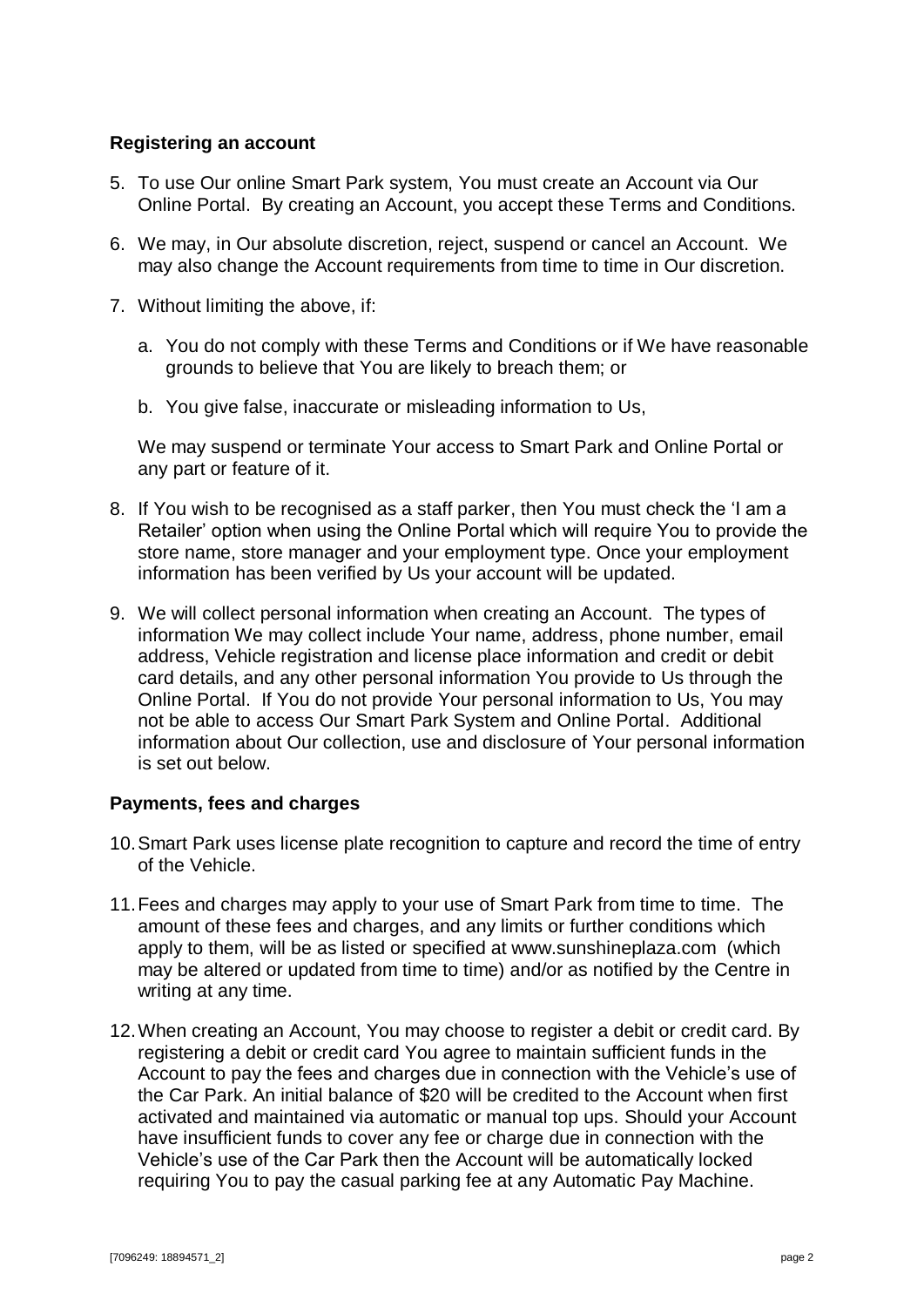- 13.Any discounts that You may be entitled to (including disability parking and cinema or shopping validations) will be applied at the time of payment on the credit or debit card, and will be subject to terms and conditions applying to the provision of such discounts (including any applicable third party terms and conditions that may apply).
- 14.Each time the Vehicle enters and/or exits the Car Park You authorise Us to debit from Your credit or debit card, or registered account balance, the applicable charges and fees.
- 15.You must pay all fees and charges in connection with the Vehicle's use of the Car Park, including where persons other than You use the Vehicle in the Car Park, and You authorise Us to debit from the credit or debit card all such amounts.
- 16.If a Vehicle is changed or stolen You must notify us immediately. You are liable for any fees and charges incurred in respect of a Vehicle using the Car Park until You notify Us. We will endeavour to have the Vehicle deactivated from your Account as soon as reasonably practicable after notification.

## **Credit and debit cards and Statements**

17.By providing Your credit or debit card details you:

- a. warrant that You are the holder of the credit or debit card and are authorised to use it; and
- b. authorise Us to debit the credit or debit card for all fees and charges associated with Your use of the Car Park as specified under these Terms and Conditions.
- 18.You must ensure there are sufficient clear funds/credit available in any credit or debit card to meet Your payment obligations under these Terms and Conditions.
- 19.If there is insufficient credit available in a credit or debit card to meet Your payment obligations under these Terms and Conditions, or Your credit or debit card is declined, You may be charged fees and charges and/or interest by both Your financial institution and by the Centre, and Your Account may be suspended.
- 20.You must notify Us immediately if the credit or debit card expires, is cancelled, suspended or is otherwise not useable. In these circumstances We may suspend your Account unless You have provided Us with details of the alternative credit or debit card.
- 21.You may view and amend Your Account at any time by logging onto the Online Portal.
- 22.If You believe that fees or charges have been incorrectly debited from your debit or credit card, please notify the Manager at sunshineplaza@pointparking.com.au.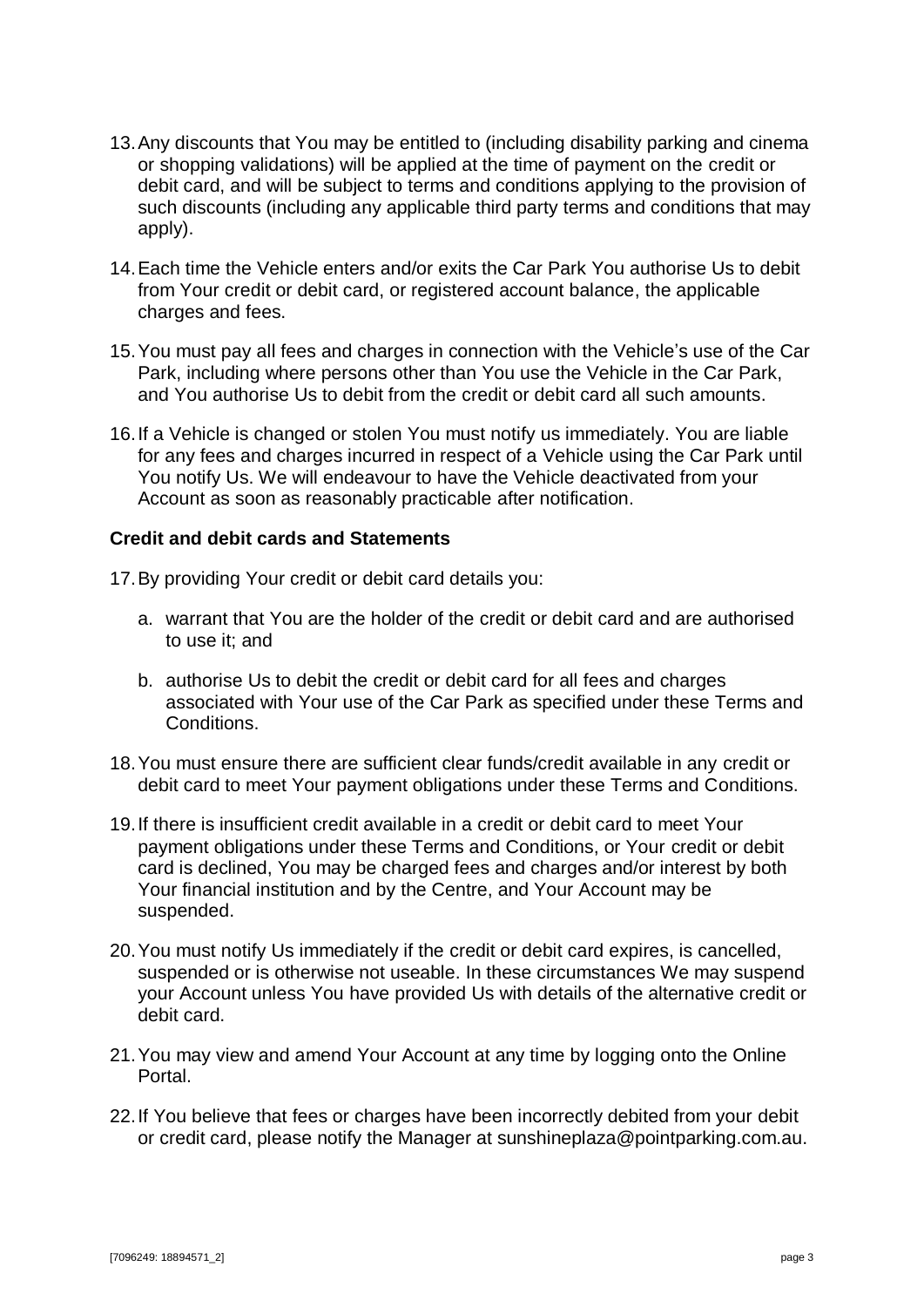23.Your payment Statement for Your Account will be available through the Online Portal.

## **24.Closing an Account**

- 25.You may notify Us that you wish to close Your Account through the Online Portal and paying any outstanding balance.
- 26.We will process any final payment from Your Account and then:
	- a. if there is money owing to Your Account, We will collect this from You by debiting the credit or debit card the outstanding amount; or
	- b. if there is any credit balance in Your Account We will return this to You a reasonable time after receiving notification from You to close Your Account by crediting the credit or debit card with the credit balance,

before closing Your Account.

#### **Collection of personal information**

27.We will collect personal information when creating an Account. If You do not provide us with the requested personal information You may not be able to establish an Account.

#### **Use of personal information**

- 28.By providing Your personal information to Us through the Online Portal, You agree that We may use Your personal information to:
	- a. manage, operate and administer the Car Park;
	- b. process payments from You for Your use of the Car Park;
	- c. contact You about Your use of the Car Park, Your Account, the Online Portal or payments made through the Online Portal; and
	- d. conduct market research and other data analysis regarding the Car Park.
- 29.We may also use Your personal information in accordance with Our Privacy Policy, available at<http://www.sunshineplaza.com/legal/privacy-policy/>

## **Credit or debit card information**

30.If You provide Your credit or debit card details to Us using the Online Portal, Your credit or debit card information will be held and stored in cloud-based servers operated by Our third party service provider which may be located outside of Australia.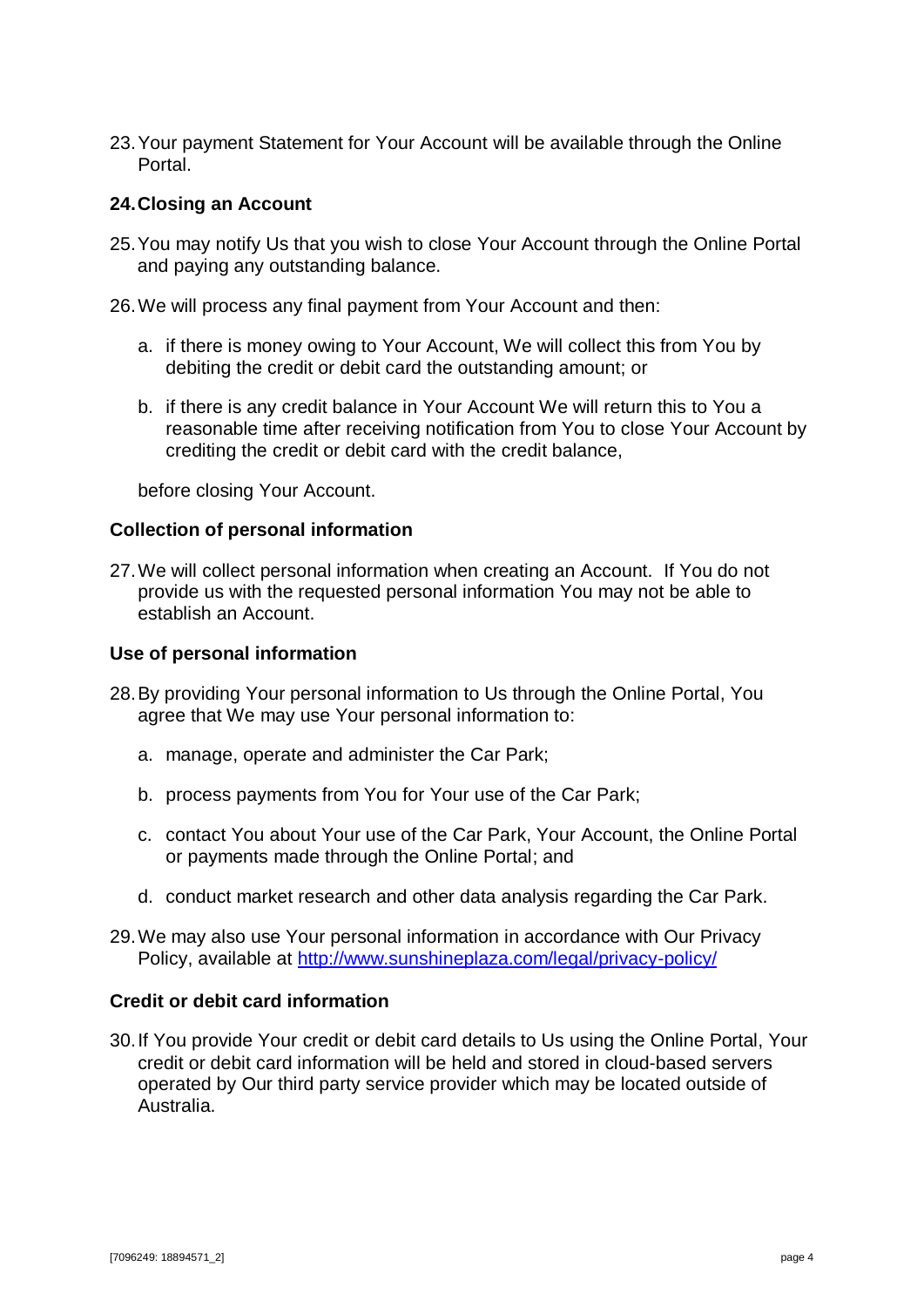- 31.Your credit or debit card details are stored in a database owned and managed by a third party payment processing provider engaged by Us who provides secure on line payments through the Online Portal and are used for the purposes of:
	- a. processing payment for Car Park charges as set out in these Terms and Conditions; and
	- b. storing your credit or debit card details for future use.
- 32.We require the third party payment processor to comply with our privacy policy and we take reasonable steps to ensure that it will comply with Australian privacy laws, including for the secure storage of information.
- 33.You can manage Your credit or debit card information by accessing it in the Online Portal.

#### **Disclosure of personal information**

34.We may disclose Your personal information to:

- a. the Manager and Our related companies for purposes of managing and operating the Car Park and Smart Park;
- b. third party service providers who assist Us with information technology systems, cloud-based services, payment processing, Car Park management, call centre and mailhouse services, advisory services (such as auditors, insurers, accounting and legal advisors), security and other third parties involved with operation or management of the Online Portal, the Car Park or Smart Park;
- c. marketing tenant(s) of the Centre for the purpose of managing the Centre, in accordance with the privacy policy at [http://www.sunshineplaza.com/legal/privacy-policy/;](http://www.sunshineplaza.com/legal/privacy-policy/)
- d. regulatory bodies, governmental agencies and law enforcement bodies; and
- e. other parties as required by law.
- 35.We do not typically disclose personal information outside of Australia. However, We may disclose personal information to the Manager and other companies in the Lendlease Group and their employees outside Australia where transferring the personal information is required to properly and efficiently manage and operate the Car Park and the Centre.

#### **Direct marketing**

36.If You elect in the Online Portal to receive direct marketing communications from Us, We, Our related companies and tenant(s) of the Centre may use Your personal information to send You information about offers, promotions, events, Car Park facilities and Our other facilities and services.